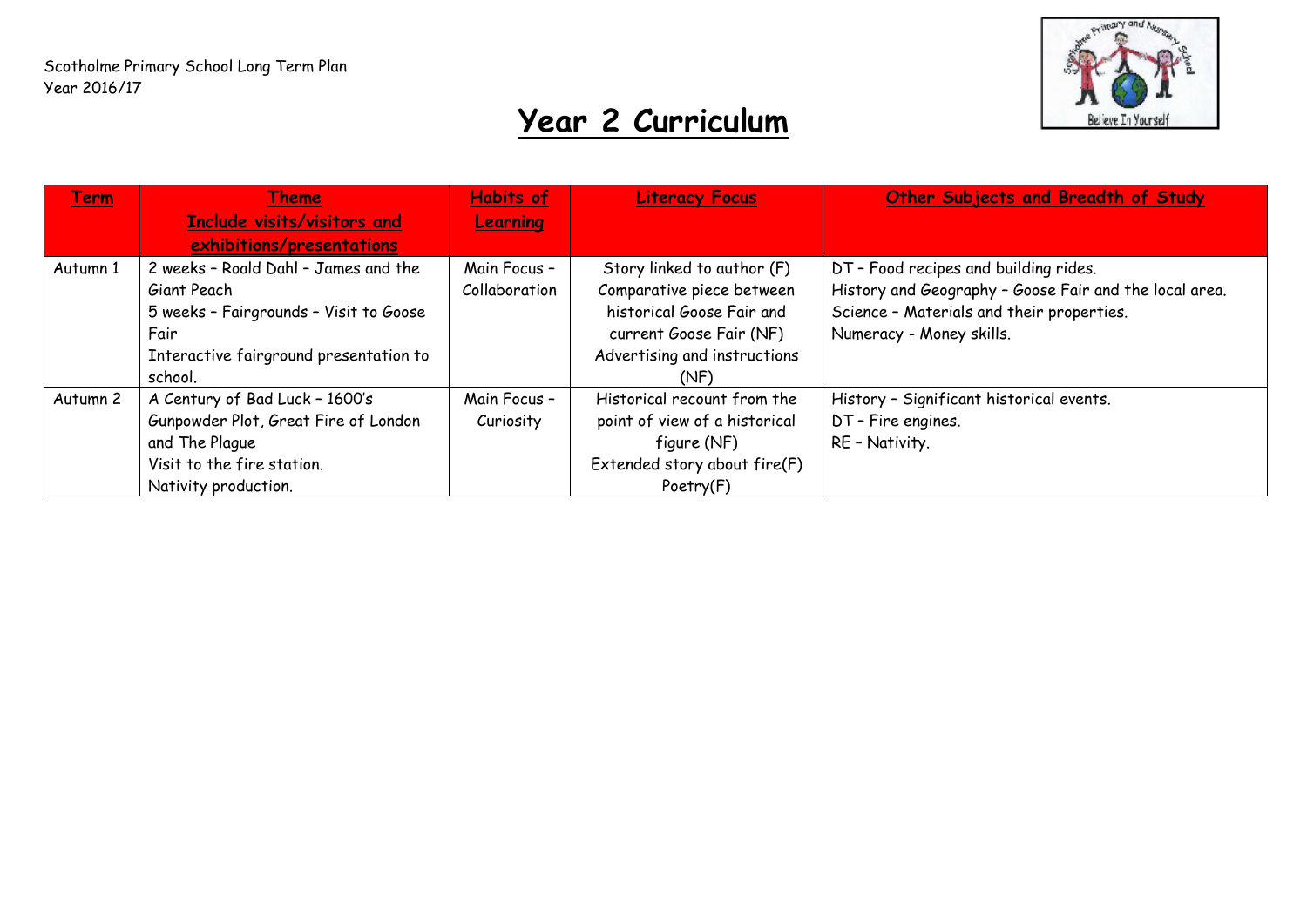

## **Year 2 Curriculum**

| Spring 1 | Heroes and Superheroes. Malala, Ellie<br>Symonds, Audrey Hepburn, Valentina<br>Tershcekova, Mandela, Elvis, JK<br>Rowling.<br>Trip to Broadway Cinema and work with<br>Adam Pepper - Mon 7 <sup>th</sup> March<br>Presentation of comic and work to<br>parents and children. | Main Focus -<br>Imagination       | Biography of a hero.(NF)<br>Superhero story(F)<br>Comic based on their superhero<br>story(F) | PSHE and History - What makes a hero and significant<br>people of the last 50 years.<br>Creating their own Superhero. |
|----------|------------------------------------------------------------------------------------------------------------------------------------------------------------------------------------------------------------------------------------------------------------------------------|-----------------------------------|----------------------------------------------------------------------------------------------|-----------------------------------------------------------------------------------------------------------------------|
| Spring 2 | Lego - Creating their own brand of Lego<br>and persuading Lego to make it.<br>Visit to Legoland                                                                                                                                                                              | Main Focus -<br><b>Discipline</b> | Character profile(F)<br>Persuasive letter to Lego.(NF)<br><b>SATS</b>                        | History - History of Lego.<br>DT - Creating their own new brand of Lego.                                              |